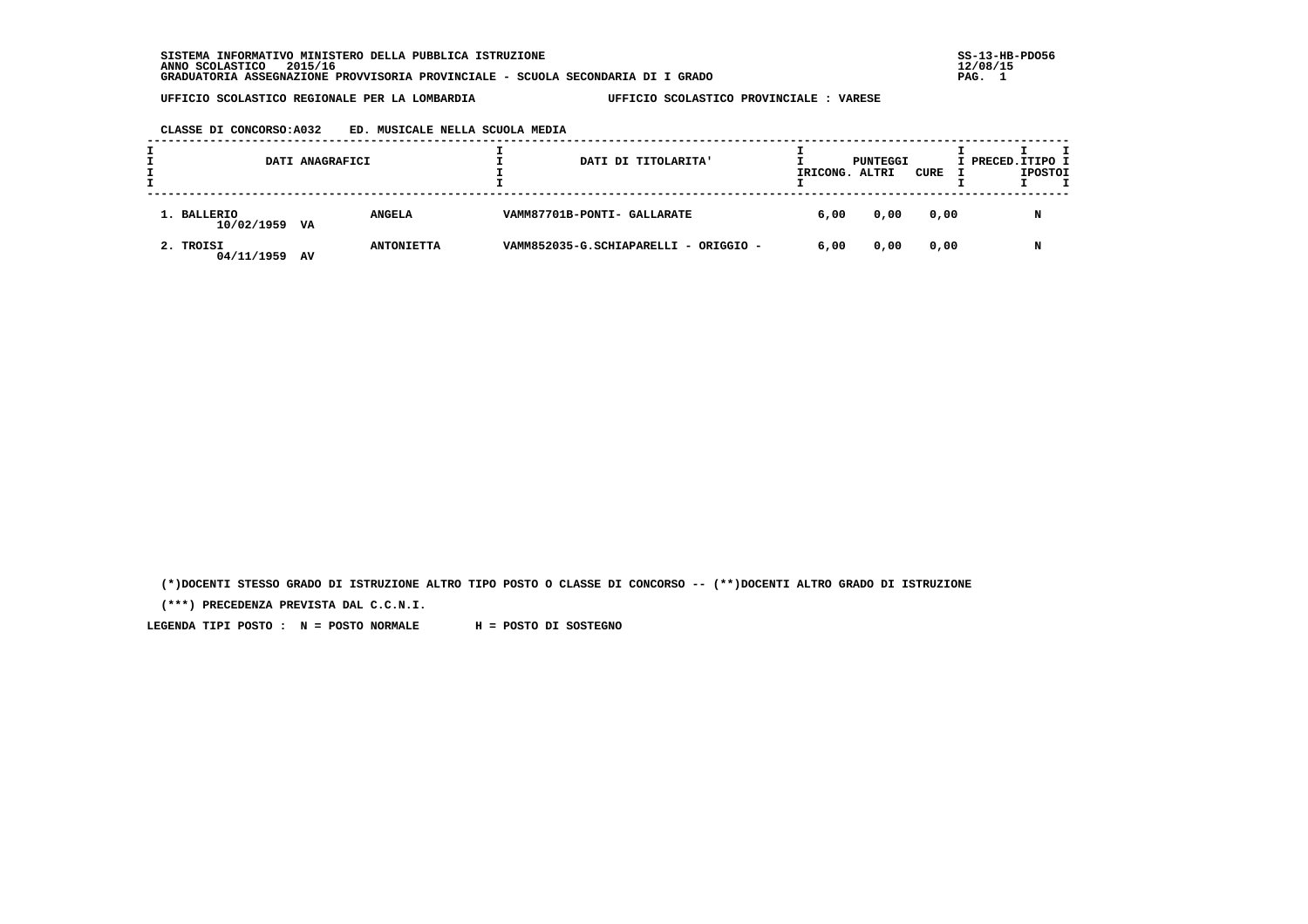## **CLASSE DI CONCORSO:A033 ED. TECNICA NELLA SCUOLA MEDIA**

|                         | DATI ANAGRAFICI  | DATI DI TITOLARITA'               | IRICONG. | PUNTEGGI<br>ALTRI | CURE | I PRECED.ITIPO I | <b>IPOSTOI</b> |  |
|-------------------------|------------------|-----------------------------------|----------|-------------------|------|------------------|----------------|--|
| 1. GUERCI<br>12/05/1960 | PIER LUIGI<br>CВ | VAMM830016-G.MARCONI - CUVEGLIO - | 6,00     | 0,00              | 0.00 |                  |                |  |

 **(\*)DOCENTI STESSO GRADO DI ISTRUZIONE ALTRO TIPO POSTO O CLASSE DI CONCORSO -- (\*\*)DOCENTI ALTRO GRADO DI ISTRUZIONE**

 **(\*\*\*) PRECEDENZA PREVISTA DAL C.C.N.I.**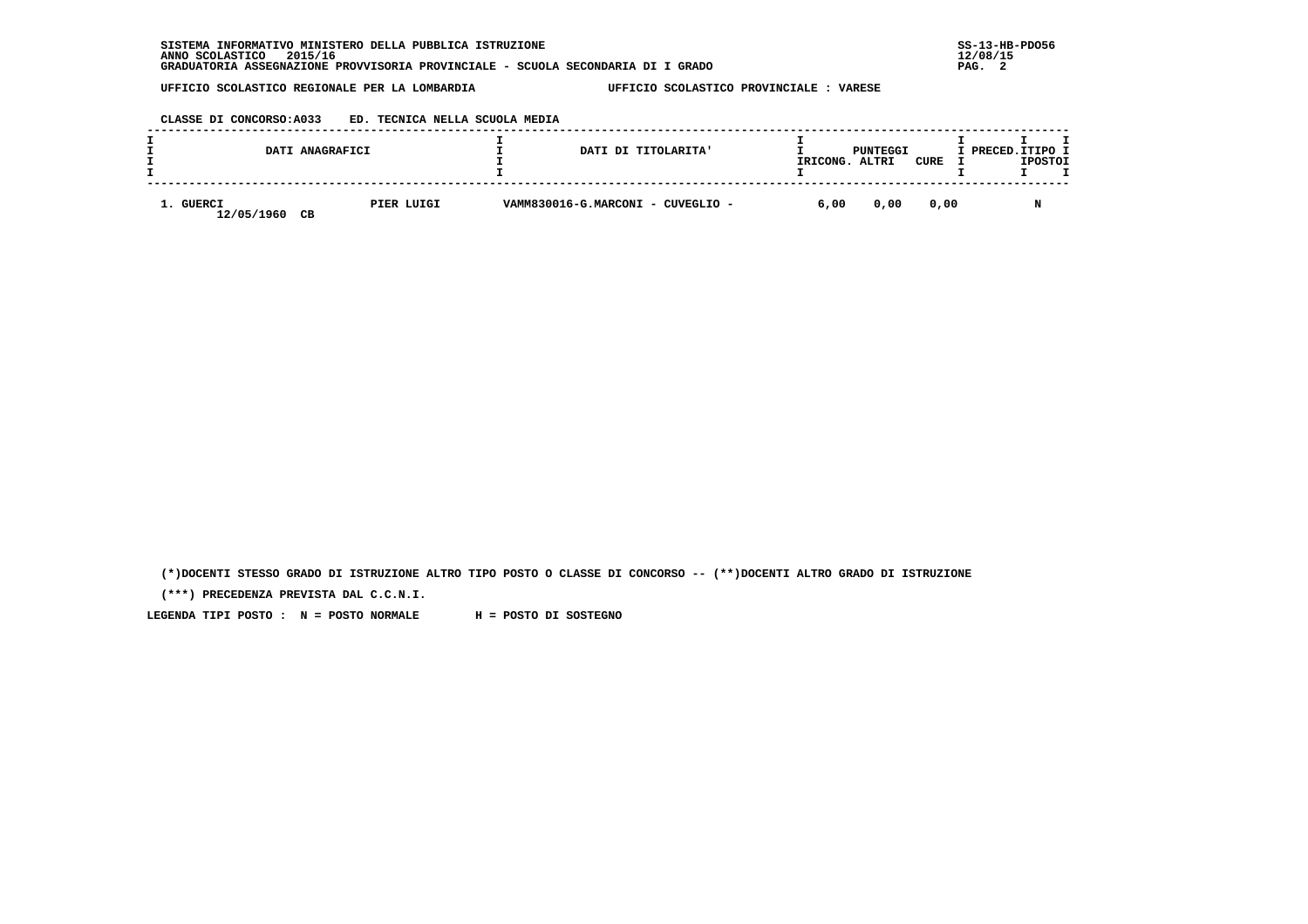# **CLASSE DI CONCORSO:A043 ITAL.,STORIA,ED.CIVICA,GEOG.SC.MED.**

| $\mathbf{I}$<br>I<br>$\mathbf{r}$ |                                        |    | $\mathbf{T}$<br>DATI ANAGRAFICI | DATI DI TITOLARITA'                                             | T<br>IRICONG. ALTRI | <b>PUNTEGGI</b> | <b>CURE</b> | I PRECED. ITIPO I | т.<br><b>IPOSTOI</b><br>$\mathbf{T}$<br>т. |  |
|-----------------------------------|----------------------------------------|----|---------------------------------|-----------------------------------------------------------------|---------------------|-----------------|-------------|-------------------|--------------------------------------------|--|
|                                   | 1. LEO<br>30/06/1971                   | SA | <b>IDA</b>                      | VAMM836015-BUGUGGIATE "DON<br><b>POZZI"</b>                     | 14,00               | 8,00            | 0,00        | $***$             | N                                          |  |
|                                   | 2. RAIOLA<br>14/01/1963 NA             |    | <b>GINEVRA</b>                  | VAMM806019-L. DA VINCI - AZZATE -                               | 6,00                | 0,00            | 0,00        | $***$             | N                                          |  |
|                                   | 3. PISANO<br>10/04/1975 NA             |    | <b>MARIA</b>                    | VAMM83801R-SEC. IGR. L. DA VINCI SOMMA L                        | 14,00               | 8,00            | 0,00        | $***$             | N                                          |  |
|                                   | 4. PIATTI<br>10/03/1979 NA             |    | <b>VERONICA</b>                 | VAMM85301V-A.DE GASPERI-CARONNO PERTUSELL                       | 10,00               | 4,00            | 0,00        | $***$             | N                                          |  |
|                                   | 5. FORTUNATO<br>15/09/1982 VA          |    | <b>ANDREA</b>                   | VAMM844014- "P.DANIELE" SAMARATE                                | 10,00               | 4,00            | 0,00        | ***               | N                                          |  |
|                                   | 6. CATALDI<br>19/04/1973 VA            |    | LUISA                           | VAMM82102C-L. DA VINCI - MACCAGNO -                             | 9,00                | 3,00            | 0.00        |                   | N                                          |  |
|                                   | 7. BASSANI<br>07/07/1954 VA            |    | <b>ANGELO</b>                   | VAMM86101T-S.MACARIO - SAMARATE -                               | 6,00                | 0,00            | 0.00        |                   | N                                          |  |
|                                   | 8. LIUZZI<br>16/03/1977 BA             |    | PATRIZIA                        | VAMM82701A-"GIOVANNI XXIII "-CITTIGLIO -                        | 6,00                | 0,00            | 0,00        |                   | N                                          |  |
|                                   | 9. DI COSMO<br>19/05/1980 PZ           |    | VITO ANTONIO                    | VAMM866011-SCHWEITZER - BUSTO ARSIZIO -                         | 6,00                | 0,00            | 0,00        |                   | N                                          |  |
|                                   | 10. BAGGIO<br>$(***)$<br>13/07/1966 VA |    |                                 | FRANCESCA RAFFAELL VAPM01000E-LICEO STATALE<br>"A. MANZONI" - V | 9,00                | 3,00            | 0,00        | ***               | N                                          |  |

 **(\*)DOCENTI STESSO GRADO DI ISTRUZIONE ALTRO TIPO POSTO O CLASSE DI CONCORSO -- (\*\*)DOCENTI ALTRO GRADO DI ISTRUZIONE**

 **(\*\*\*) PRECEDENZA PREVISTA DAL C.C.N.I.**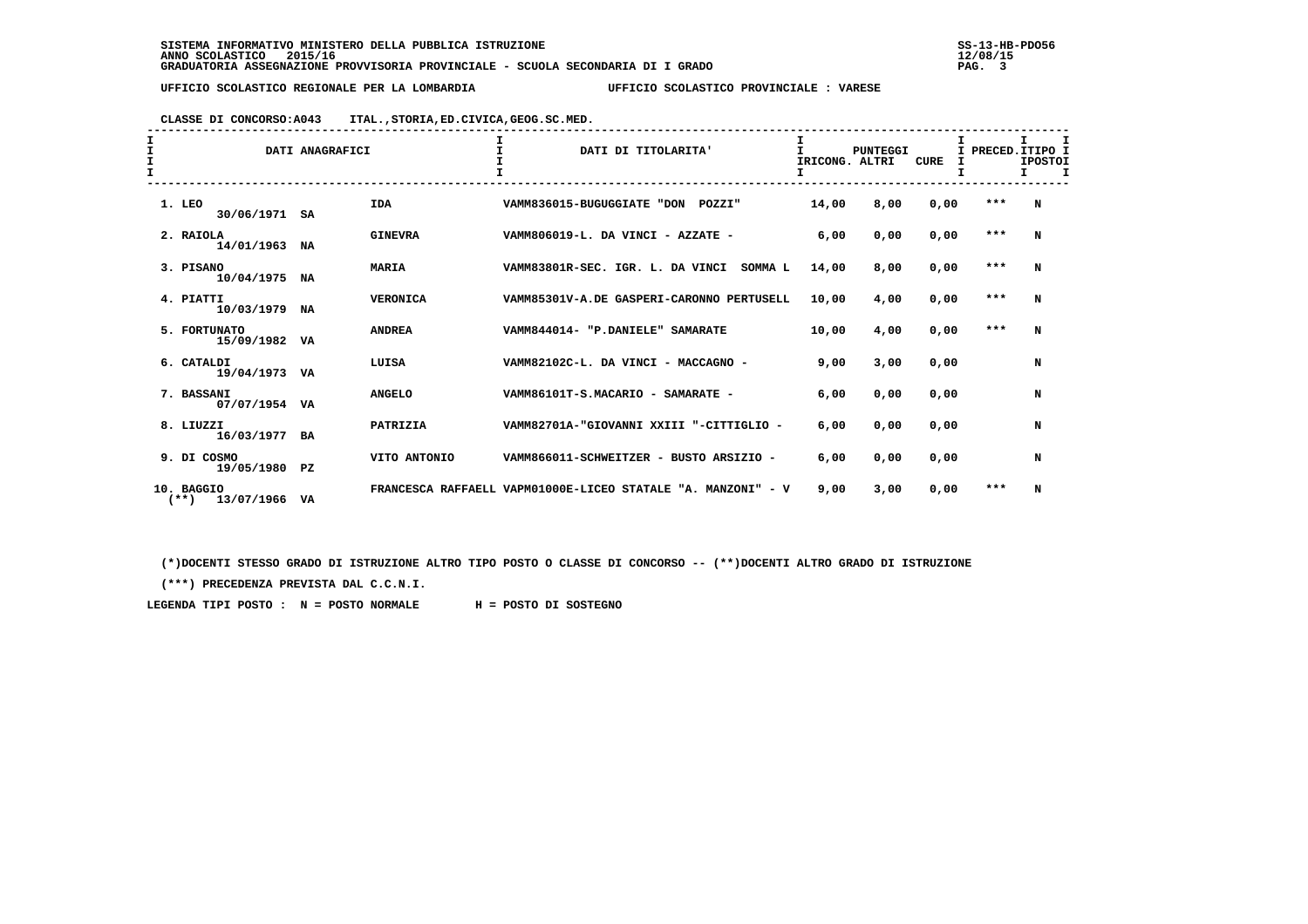**CLASSE DI CONCORSO:A043 ITAL.,STORIA,ED.CIVICA,GEOG.SC.MED.**

|     | ANAGRAFICI<br>DAT? | DATI<br><b>TITOLARITA'</b><br>ים. | PUNTEGGI<br><b>ALTRI</b><br><b>CURE</b> | /סמת | י הסדי<br><b>TPOSTOT</b> |  |
|-----|--------------------|-----------------------------------|-----------------------------------------|------|--------------------------|--|
|     |                    |                                   | IRICONG.                                |      |                          |  |
| ___ |                    |                                   |                                         |      |                          |  |

 **(\*)DOCENTI STESSO GRADO DI ISTRUZIONE ALTRO TIPO POSTO O CLASSE DI CONCORSO -- (\*\*)DOCENTI ALTRO GRADO DI ISTRUZIONE**

 **(\*\*\*) PRECEDENZA PREVISTA DAL C.C.N.I.**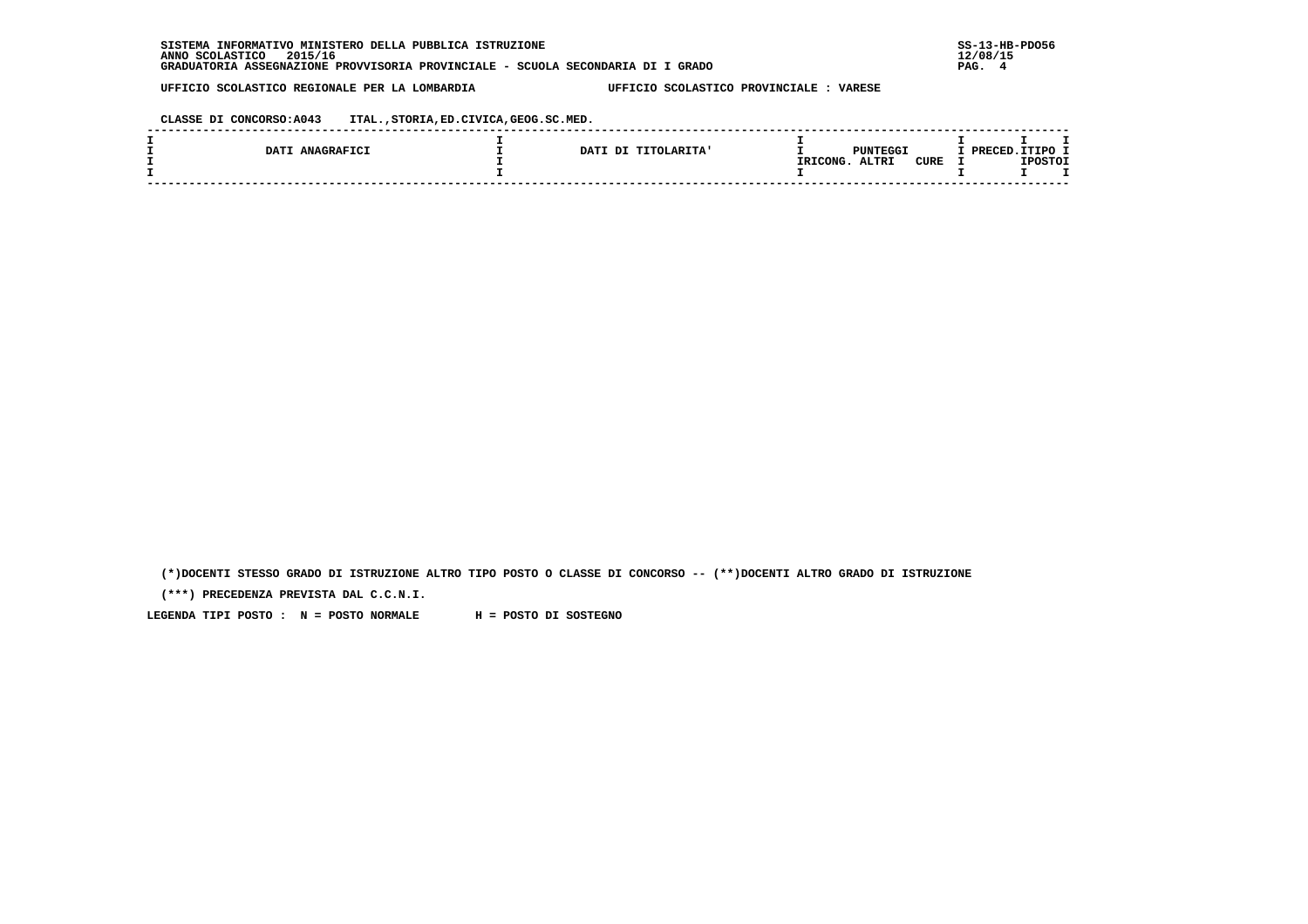| INFORMATIVO MINISTERO DELLA PUBBLICA ISTRUZIONE<br><b>SISTEMA</b>               | $SS-13-HE$ |
|---------------------------------------------------------------------------------|------------|
| 2015/16<br>ANNO SCOLASTICO                                                      | 12/08/15   |
| GRADUATORIA ASSEGNAZIONE PROVVISORIA PROVINCIALE - SCUOLA SECONDARIA DI I GRADO | PAG.       |

 **CLASSE DI CONCORSO:A059 SCIENZE MAT.,CHIM.,FIS.,NAT.I GR.**

|                       | DATI ANAGRAFICI     | DATI DI TITOLARITA'                 | IRICONG. | PUNTEGGI<br>ALTRI | CURE | I PRECED.ITIPO I | <b>IPOSTOI</b> |  |
|-----------------------|---------------------|-------------------------------------|----------|-------------------|------|------------------|----------------|--|
| 1. RIVI<br>17/06/1972 | <b>CHIARA</b><br>VA | VAMM82501P-D. ZURETTI - MESENZANA - | 12,00    | 6,00              | 0,00 |                  |                |  |

 **(\*)DOCENTI STESSO GRADO DI ISTRUZIONE ALTRO TIPO POSTO O CLASSE DI CONCORSO -- (\*\*)DOCENTI ALTRO GRADO DI ISTRUZIONE**

 **(\*\*\*) PRECEDENZA PREVISTA DAL C.C.N.I.**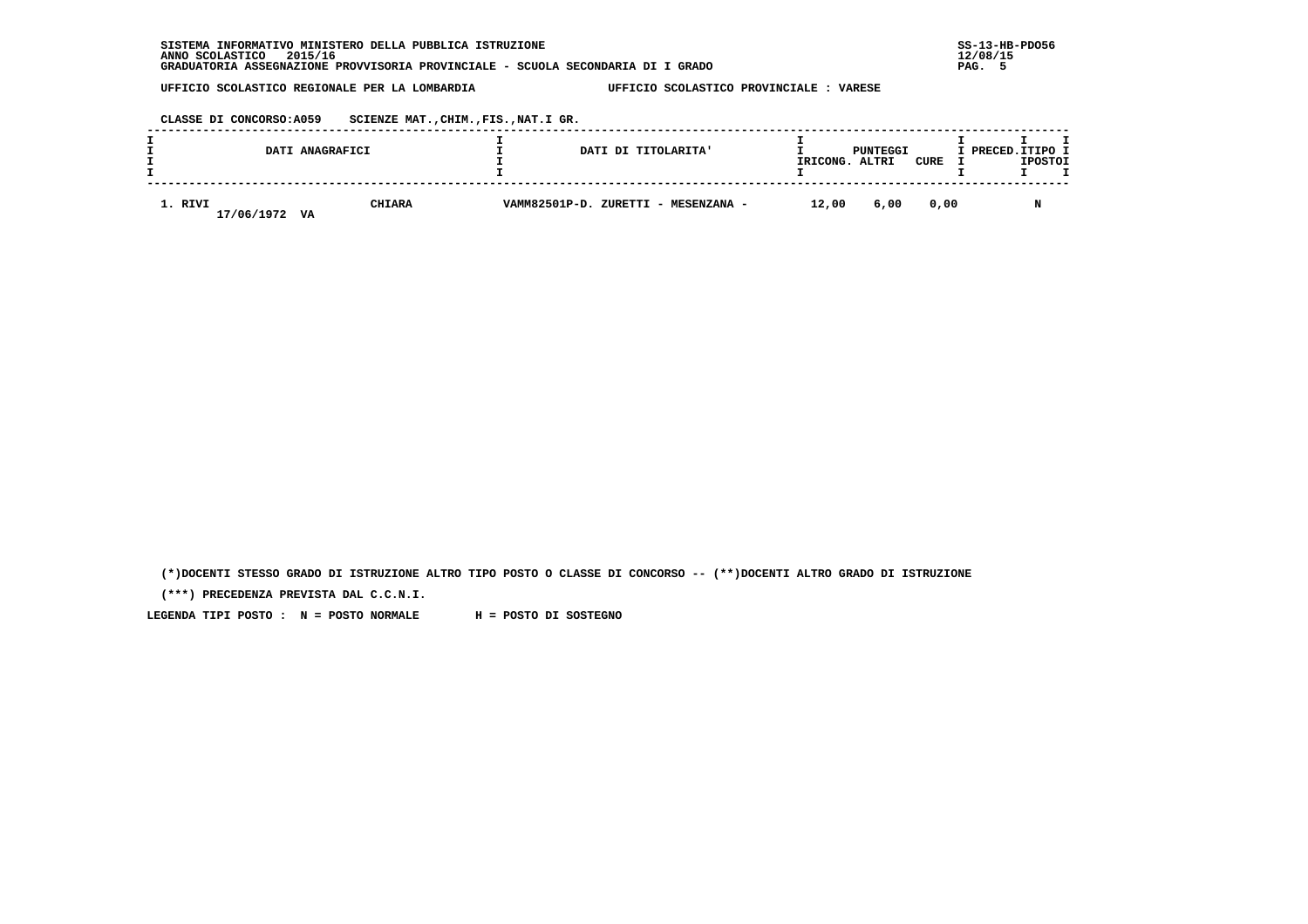| INFORMATIVO MINISTERO DELLA PUBBLICA ISTRUZIONE<br><b>SISTEMA</b>               | $SS-13-HE$ |
|---------------------------------------------------------------------------------|------------|
| 2015/16<br>ANNO SCOLASTICO                                                      | 12/08/15   |
| GRADUATORIA ASSEGNAZIONE PROVVISORIA PROVINCIALE - SCUOLA SECONDARIA DI I GRADO | PAG.       |

 **CLASSE DI CONCORSO:AC77 CLARINETTO**

|                                 | DATI ANAGRAFICI | DATI DI TITOLARITA'                | IRICONG. | PUNTEGGI<br>ALTRI | CURE | I PRECED.ITIPO I<br><b>IPOSTOI</b> |  |
|---------------------------------|-----------------|------------------------------------|----------|-------------------|------|------------------------------------|--|
| 1. BOARETTO<br>24/11/1983<br>VA | <b>SILVIA</b>   | VAMM872018-A. VIDOLETTI - VARESE - | 6,00     | 0,00              | 0,00 |                                    |  |

 **(\*)DOCENTI STESSO GRADO DI ISTRUZIONE ALTRO TIPO POSTO O CLASSE DI CONCORSO -- (\*\*)DOCENTI ALTRO GRADO DI ISTRUZIONE**

 **(\*\*\*) PRECEDENZA PREVISTA DAL C.C.N.I.**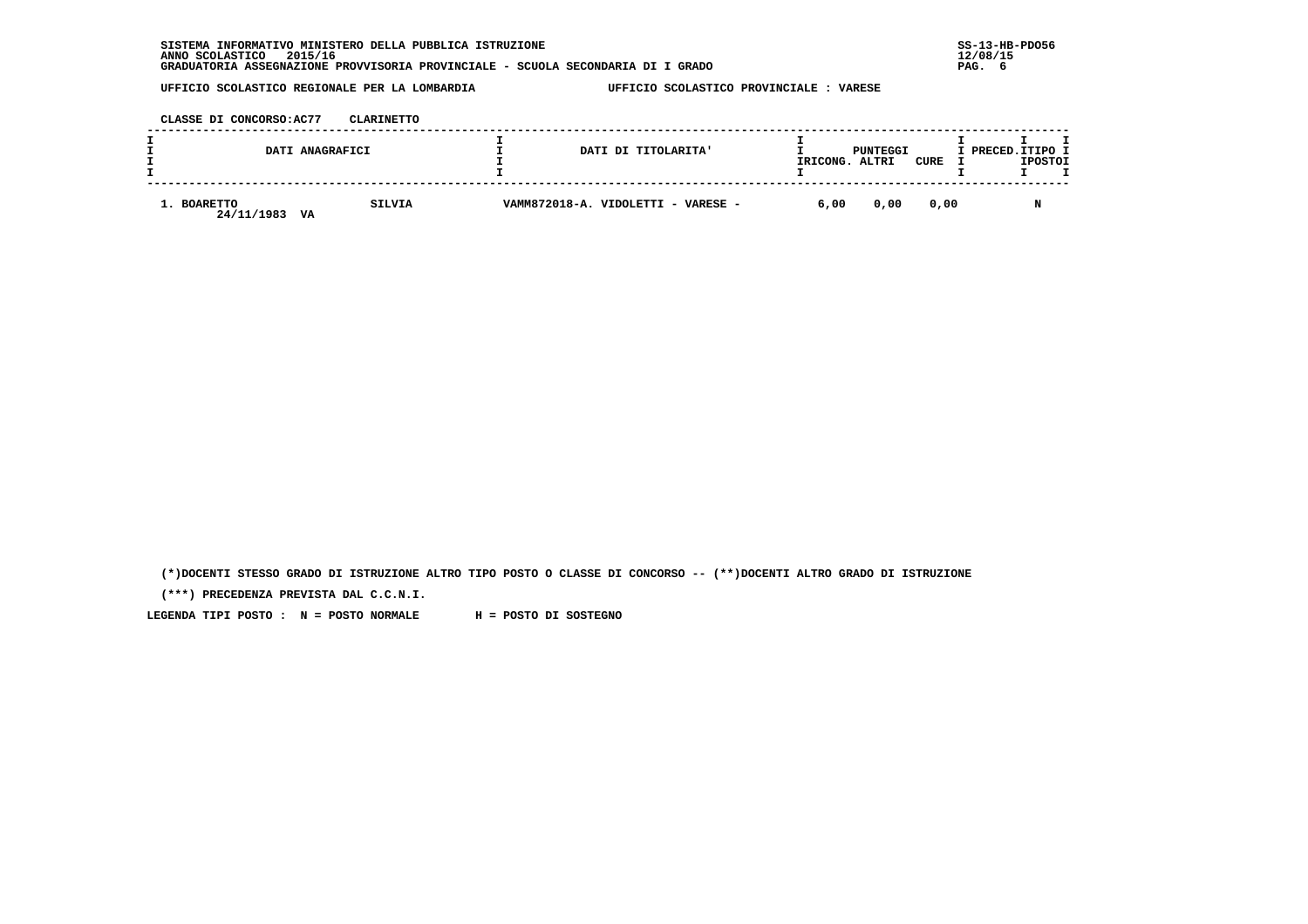**CLASSE DI CONCORSO:AJ77 PIANOFORTE**

|                           | DATI ANAGRAFICI         | DATI DI TITOLARITA'                     | IRICONG. | PUNTEGGI<br>ALTRI | CURE | I PRECED.ITIPO I | <b>IPOSTOI</b> |  |
|---------------------------|-------------------------|-----------------------------------------|----------|-------------------|------|------------------|----------------|--|
| 1. BAROFFIO<br>13/02/1964 | <b>FERDINANDO</b><br>VA | VAMM866011-SCHWEITZER - BUSTO ARSIZIO - | 13,00    | 7,00              | 0.00 |                  |                |  |

 **(\*)DOCENTI STESSO GRADO DI ISTRUZIONE ALTRO TIPO POSTO O CLASSE DI CONCORSO -- (\*\*)DOCENTI ALTRO GRADO DI ISTRUZIONE**

 **(\*\*\*) PRECEDENZA PREVISTA DAL C.C.N.I.**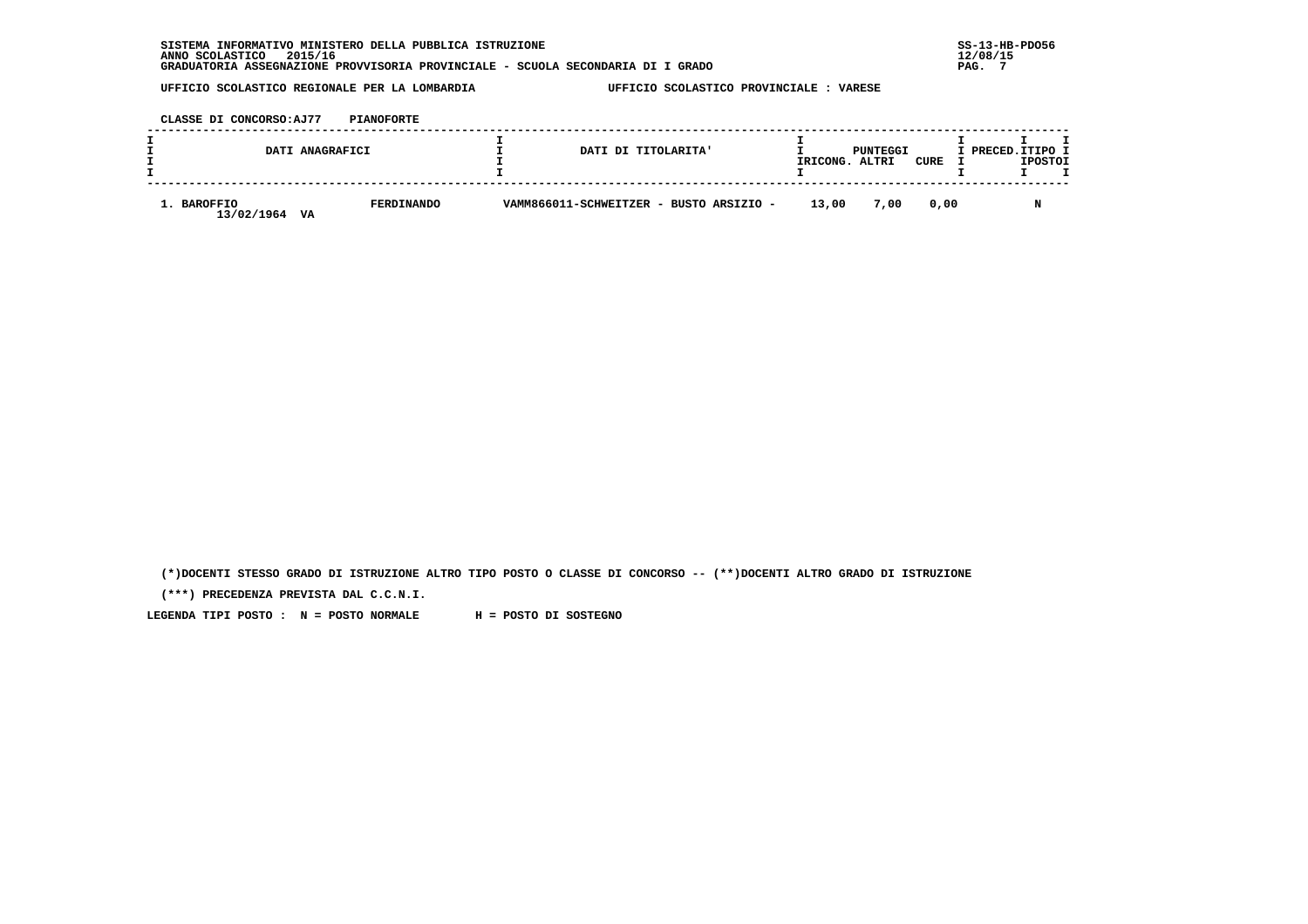**TIPO POSTO: SOSTEGNO PER MINORATI PSICOFISICI**

|                                   | DATI ANAGRAFICI |                                               | DATI DI TITOLARITA'<br>IRICONG.                | PUNTEGGI<br>ALTRI | CURE | I PRECED. ITIPO I | <b>IPOSTOI</b> |  |
|-----------------------------------|-----------------|-----------------------------------------------|------------------------------------------------|-------------------|------|-------------------|----------------|--|
| 1. MARANGON<br>16/07/1967 VA      | <b>PAOLA</b>    | VAMM831012-N.SAURO - MALNATE -<br>(RICHIESTO) | 12,00                                          | 6,00              | 0,00 |                   | н              |  |
| 2. MONETTI<br>08/03/1977<br>′ ★ ' | LUCIA<br>BR     | (RICHIESTO)                                   | VAMM83203X-VILLA VALERIO - CASCIAGO -<br>13,00 | 7,00              | 0,00 | ***               | н              |  |

 **(\*)DOCENTI STESSO GRADO DI ISTRUZIONE ALTRO TIPO POSTO O CLASSE DI CONCORSO -- (\*\*)DOCENTI ALTRO GRADO DI ISTRUZIONE**

 **(\*\*\*) PRECEDENZA PREVISTA DAL C.C.N.I.**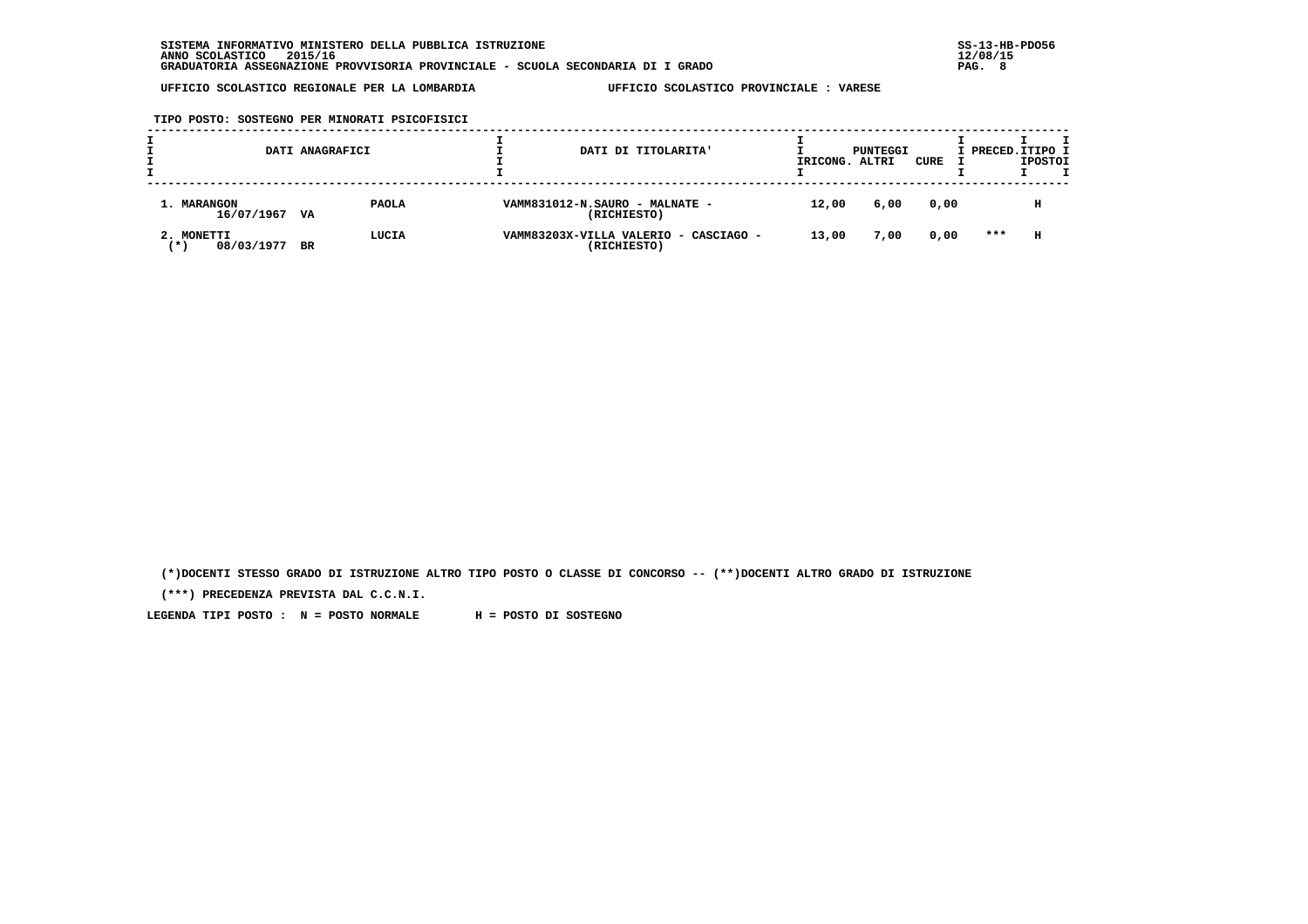**TIPO POSTO: SOSTEGNO PER MINORATI DELL 'UDITO**

|                           | DATI ANAGRAFICI    | DATI DI TITOLARITA'                           | IRICONG. | PUNTEGGI<br>ALTRI | CURE | I PRECED. ITIPO I<br><b>IPOSTOI</b> |  |
|---------------------------|--------------------|-----------------------------------------------|----------|-------------------|------|-------------------------------------|--|
| 1. MARANGON<br>16/07/1967 | <b>PAOLA</b><br>VA | VAMM831012-N.SAURO - MALNATE -<br>(RICHIESTO) | 12,00    | 6,00              | 0.00 | н                                   |  |

 **(\*)DOCENTI STESSO GRADO DI ISTRUZIONE ALTRO TIPO POSTO O CLASSE DI CONCORSO -- (\*\*)DOCENTI ALTRO GRADO DI ISTRUZIONE**

 **(\*\*\*) PRECEDENZA PREVISTA DAL C.C.N.I.**